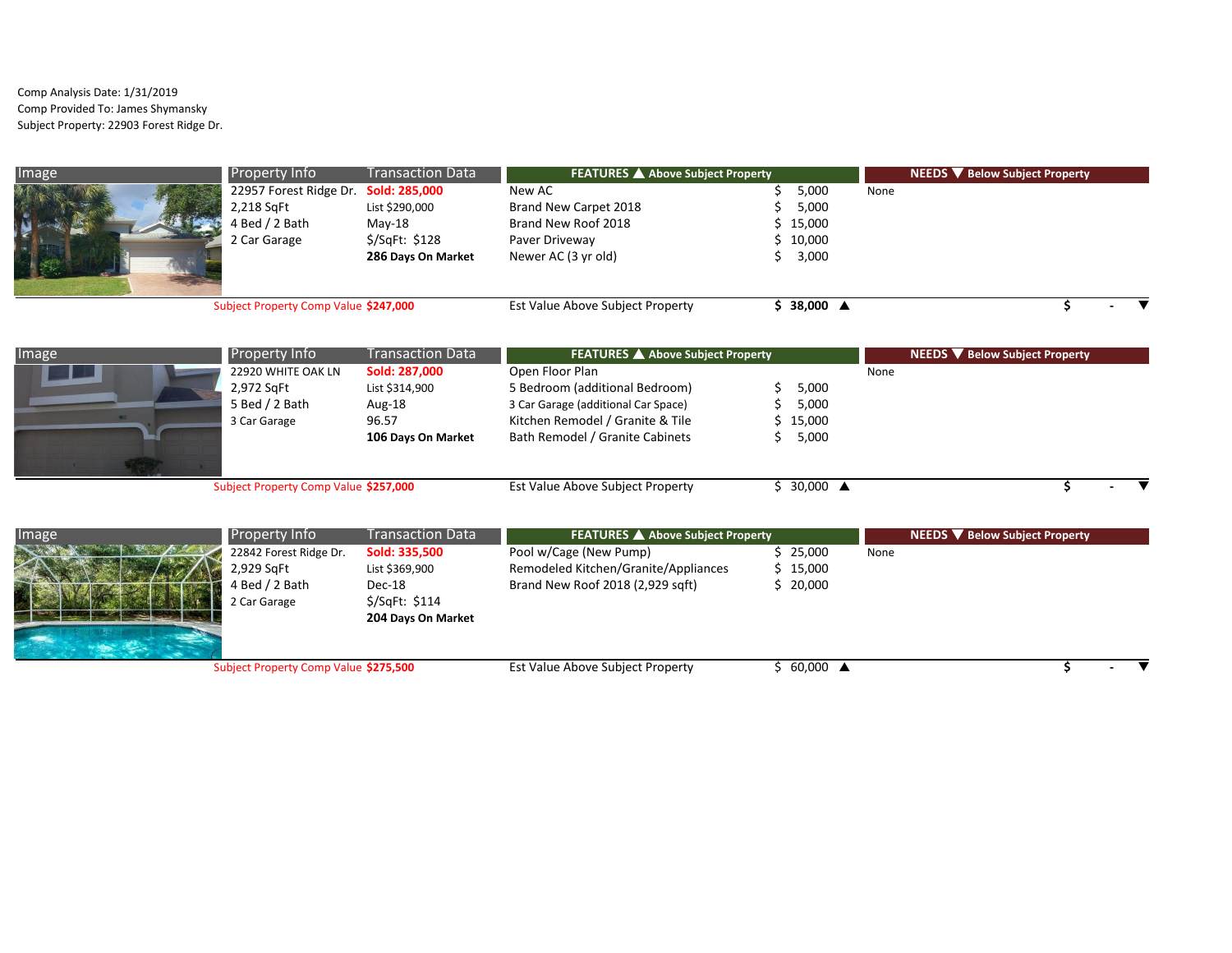| Image | <b>Property Info</b>                                                | <b>Transaction Data</b>                                                                | <b>FEATURES</b> ▲ Above Subject Property                                                                                                          |                                                       | NEEDS V Below Subject Property |
|-------|---------------------------------------------------------------------|----------------------------------------------------------------------------------------|---------------------------------------------------------------------------------------------------------------------------------------------------|-------------------------------------------------------|--------------------------------|
| 冷雨    | 23056 Marsh Landing<br>1,982 SqFt<br>3 Bed / 2 Bath<br>2 Car Garage | <b>Pending w/Contingencies</b><br>List: \$344,900<br>\$/SqFt: TBD<br>69 Days On Market | Pool w/ Expanded Lanai & Cage<br>Paver Driveway<br>Tile floors thoughout<br>Remodeled Kitchen/Granite/Appliance<br><b>Electric Storm Shutters</b> | \$25,000<br>\$12,000<br>\$10,000<br>\$15,000<br>1,500 | None                           |
|       | Subject Property Comp Value \$306,400                               |                                                                                        | Est Value Above Subject Property                                                                                                                  | \$ 38,500 <b>▲</b>                                    | $\blacksquare$                 |

| Image | <b>Property Info</b>                  | <b>Transaction Data</b> | FEATURES A Above Subject Property   |                      | NEEDS ▼ Below Subject Property |
|-------|---------------------------------------|-------------------------|-------------------------------------|----------------------|--------------------------------|
|       | 22981 Forest Ridge Dr.                | Sold: 350,000           | New Roof 2016                       | \$12,000             | None                           |
|       | 2,218 SqFt                            | List \$375,000          | New Bamboo Tile Througout           | $5\quad10,000$       |                                |
|       | 4 Bed / 2 Bath                        | Jun-18                  | Remodeled Kitchen/Granite/Appliance | \$15,000             |                                |
|       | 2 Car Garage                          | $$$ /SqFt: \$157        | Updated Baths w/Granite             | 10,000               |                                |
|       |                                       | 56 Days On Market       | Expanded lanai w/ New Cage          | \$15,000             |                                |
|       |                                       |                         | <b>Electric Storm Shutters</b>      | 1,500                |                                |
|       |                                       |                         |                                     |                      |                                |
|       | Subject Property Comp Value \$286,500 |                         | Est Value Above Subject Property    | $63,500$ $\triangle$ |                                |

| Image | <b>Property Info</b>                  | Transaction Data  | <b>FEATURES A Above Subject Property</b> |          | NEEDS ▼ Below Subject Property |
|-------|---------------------------------------|-------------------|------------------------------------------|----------|--------------------------------|
|       | 23097 Marsh Landing                   | Sold: 359,000     | New Pool & Cage                          | 35000    | None                           |
|       | 2,230 SqFt                            | List: \$374,500   | New Roof                                 | 15000    |                                |
|       | 4 Bed $/$ 2 Bath                      | Aug-18            | Renovated Kitchen                        | 15000    |                                |
|       | 2 Car Garage                          | $$$ /SqFt: \$161  | Renovated Baths / Cabinets & Tile        | 8000     |                                |
|       |                                       | 70 Days On Market | Brick Paver Drive & Extended Lanai       | 15000    |                                |
|       | Subject Property Comp Value \$271,000 |                   | Est Value Above Subject Property         | 88,000 ▲ |                                |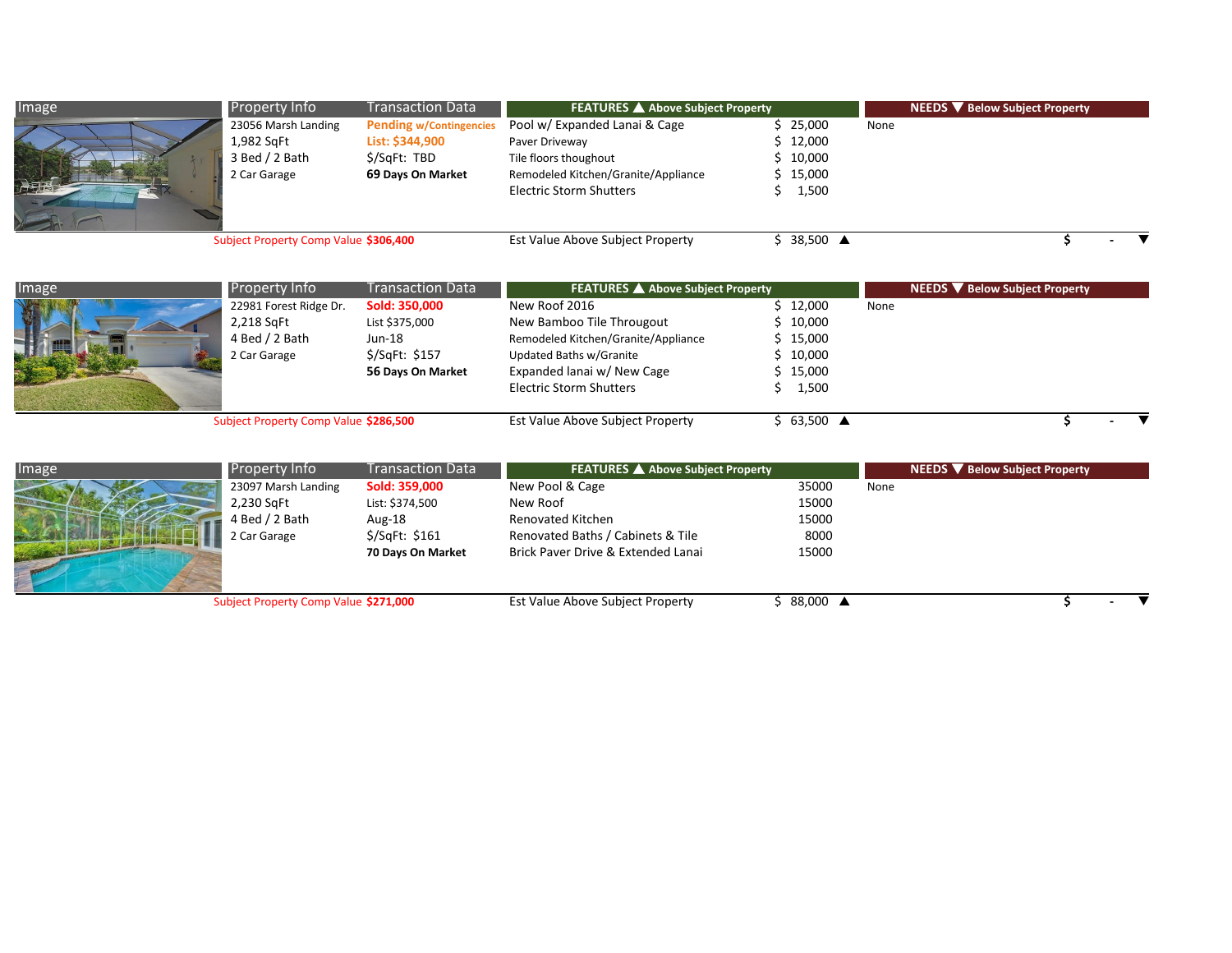| Image | <b>Property Info</b>                  | <b>Transaction Data</b> | <b>FEATURES</b> ▲ Above Subject Property |          | NEEDS ▼ Below Subject Property |
|-------|---------------------------------------|-------------------------|------------------------------------------|----------|--------------------------------|
|       | 23190 Shady Oak Ln                    | Sold: 365,000           | Pool                                     | 25000    | None                           |
|       | 2,214 SqFt                            | List: \$385,000         | New Roof - Dec 2017                      | 15000    |                                |
|       | 4 Bed $/$ 2 Bath                      | Jul-18                  | Extended Lanai w/New Cage 2016           | 12000    |                                |
|       | 2 Car Garage                          | $$$ /SqFt: \$161        | Renovated Kitchen 2016                   | 15000    |                                |
|       |                                       | 79 Days On Market       | Remodeled Baths / Cabinets & Tile        | 8000     |                                |
|       |                                       |                         | New AC w/UV Filter 2015                  | 5000     |                                |
|       |                                       |                         |                                          |          |                                |
|       | Subject Property Comp Value \$285,000 |                         | Est Value Above Subject Property         | 80,000 ▲ |                                |



| <b>Property Info</b>                  | Transaction Data       | <b>FEATURES</b> ▲ Above Subject Property      |                       | NEEDS ▼ Below Subject Property |
|---------------------------------------|------------------------|-----------------------------------------------|-----------------------|--------------------------------|
| 23271 Marsh Landing                   | <b>Active: 389,999</b> | New AC                                        | 5000                  | None                           |
| 2,215 SqFt                            | List: \$385,000        | New Roof - Dec 2017                           | 15000                 |                                |
| 4 Bed $/$ 2 Bath                      | Listed: 12/30/2018     | Upgraded Porcelein Tile Throughout            | 12000                 |                                |
| 2 Car Garage                          | $$$ /SqFt: \$176       | Converted Lanai to Tiled 3 Season Rm          | 5000                  |                                |
|                                       | 30 Days On Market      | Renovated Kitchen & Appliances                | 15000                 |                                |
|                                       |                        | Remodeled Both Baths / Cabinets & Tile        | 15000                 |                                |
|                                       |                        | Paver Drive and added Patio                   | 12000                 |                                |
|                                       |                        | New Laundry   Windows   Cabinets   Appliances | 5000                  |                                |
|                                       |                        | Whole House Water Purification System         | 3000                  |                                |
| Subject Property Comp Value \$302,999 |                        | Est Value Above Subject Property              | $587,000$ $\triangle$ |                                |

| Image | <b>Property Info</b>                  | <b>Transaction Data</b> | <b>FEATURES</b> ▲ Above Subject Property |          | <b>NEEDS V</b> Below Subject Property |
|-------|---------------------------------------|-------------------------|------------------------------------------|----------|---------------------------------------|
|       | 22915 Forest Ridge                    | <b>Active: 399,999</b>  | New AC (16 seer Trane) - 2018            | 6000     | None                                  |
|       | 2,353 SqFt                            | List: \$385,000         | New Roof - Dec 2016                      | 15000    |                                       |
|       | 4 Bed / 2 Bath                        | Listed: 1/19/2019       | New Kitchen/Cabinets/Granite/Appliances  | 15000    |                                       |
|       | 3 Car Garage                          | \$/SqFt: \$176          | 2 New Renovated Bathrooms                | 10000    |                                       |
|       |                                       | 11 Days On Market       | Elec Storm Shutters & Hurricane Shuters  | 2000     |                                       |
|       |                                       |                         | 3 Car Garage                             | 5000     |                                       |
|       |                                       |                         | 3 Car Wide Paver Driveway                | 5000     |                                       |
|       |                                       |                         | Extended Lanai w/ Pavers                 | 5000     |                                       |
|       |                                       |                         | Lg Pool w/Waterfall Hot Tub              | 35000    |                                       |
|       | Subject Property Comp Value \$301,999 |                         | Est Value Above Subject Property         | 98,000 ▲ |                                       |